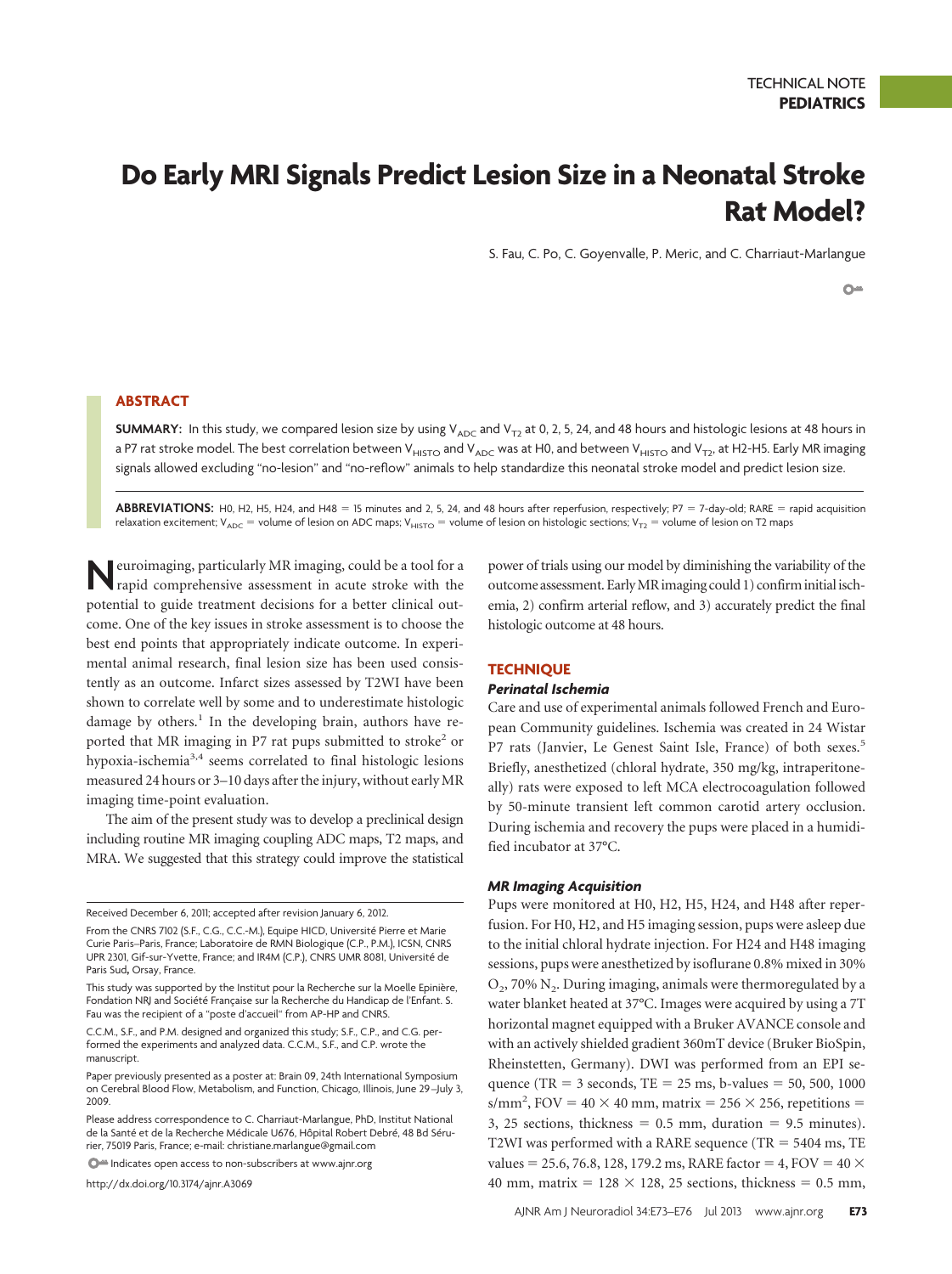duration  $=$  3 minutes). ADC and T2 maps were computed by exponential fitting of the local signal-intensity versus b and TE, respectively, by using a homemade ImageJ plugin (http://rsbweb- .nih.gov/ij/). MRA was performed with a 3D time-of-flight method based on a fast low-angle shot 3D sequence (TR  $= 15$  ms, TE = 2.5 ms, FOV =  $40 \times 40 \times 40$  mm, matrix =  $256 \times 256 \times$ 128, flip angle  $= 20^{\circ}$ , duration  $= 3$  minutes). Each animal underwent the H0 imaging and was then eventually excluded either as "no-lesion" if the DWI lesion was visible on  $\leq$ 3 sections or as "no-reflow" if MRA showed an ipsilateral ICA signal of  $\leq 40\%$  of the contralateral ICA signal. All animals were sacrificed immediately after the H48 imaging session.

#### *Outcome Assessments*

The volume of the lesion was assessed by using histology at H48, ADC maps, and T2 maps from H0 to H48. V<sub>HISTO</sub> was delineated by a classic visual method on cresyl violet–stained coronal sections (50- $\mu$ m thick, 500- $\mu$ m intervals). V<sub>ADC</sub> and V<sub>T2</sub> were defined by applying a threshold (mean  $-$  2 SDs) of the whole contralateral hemisphere ADC and T2, respectively. Volume measurements were expressed as a percentage of the ipsilateral hemisphere.

## *Statistical Analysis*

All results are given as mean  $\pm$  SD. The correlation and regression were performed with a standard statistical software package (SSYSTAT 3.1, Systat Software, San Jose, California) by using a Spearman rank-order correlation and a linear regression, respectively.

#### **RESULTS**

Four animals of 24 (17%) were excluded as no-lesion. All exhibited MCA interruption on H0 angiography, without a significant DWI lesion. Two animals of 24 (8%) were excluded as "no-reflow" as determined on MRA. Eighteen animals were then analyzed (Fig 1), and  $V_{ADC}$ ,  $V_{T2}$ , and  $V_{HISTO}$  were calculated (Fig 2). An area in the ipsilateral frontoparietal cortex with low  $\rm V_{ADC}$  was maximal at H0 in almost all the animals (Fig 1).  $V_{ADC}$  at H0 was different from 6.6%–32.1% of the ipsilateral hemisphere. A significant correlation between  $V_{ADC}$  at H0 and lesion volume  $(V_{\text{HISTO}})$  at 48 hours was obtained (slope: 1.09,  $r = 0.92$ ,  $P < .001$ ; Fig 2). In some animals,  $\rm V_{ADC}$  slightly decreased between H2 and H5, whereas it remained similar in the others. At 24 and more markedly at 48 hours, all  $V_{\rm ADC}$  values were highly reduced (0.2%– 8.3%; Fig 1). Even if hints in the deeper cortical and subcortical layers (Fig 1) were visible on T2 maps as soon as H0 (in few animals), the T2 lesion was clearly identifiable in all animals at H2 (4.4%–26.7%). A significant correlation between  $V_{T2}$  and  $V_{HISTO}$ was obtained at H2 (slope: 0.97,  $r = 0.91$ ,  $P < .001$ ) and H5 (slope: 1.04,  $r = 0.91$ ,  $P < .001$ ; Fig 2). This correlation remained at H24 but with a higher slope (1.15,  $r = 0.89$ ). Then V<sub>T2</sub> slightly decreased at H48 ( $r = 0.888$ ). The range of V<sub>HISTO</sub> was from 3.5% to 24% with a mean of  $13.5 \pm 5.7$ %.

#### **DISCUSSION**

This study showed that routine MR imaging could be a toolbox able to standardize neonatal stroke models, first by excluding no-



**FIG 1.** Time course of ADC and T2 maps at Bregma 1.20 mm. Sum of coregistrated sections are computed at H0, H2, H5, H24, and H48. Note that low ADC was observed in the lesioned frontoparietal cortex compared with the contralateral side. Hints of T2 were observed as early as H0 in the deeper cortical layers. At H48, marked T2 signals are still detected in the deeper cortex.

lesion and no-reflow animals in the first MR angiography, and second by predicting histologic outcome early in a neonatal stroke model.

The first set of MR images at H0 was used to exclude no-lesion animals. These animals probably developed efficient cortical arterial anastomoses during ischemia as we previously demonstrated by using sonography.<sup>6</sup> MR imaging also allowed excluding no-reflow animals because the absence of recanalization was shown to block the development of further edema.<sup>7</sup>

All animals exhibited a quite reproducible time course of ADC or T2 volume. As previously reported,  $V_{ADC}$  reached a maximum just after reperfusion.<sup>7</sup> The best-correlated  $V_{ADC}$ time point with  $V<sub>HISTO</sub>$  was H0. This impressive correlation lets one think that as soon as 15 minutes after reperfusion, "the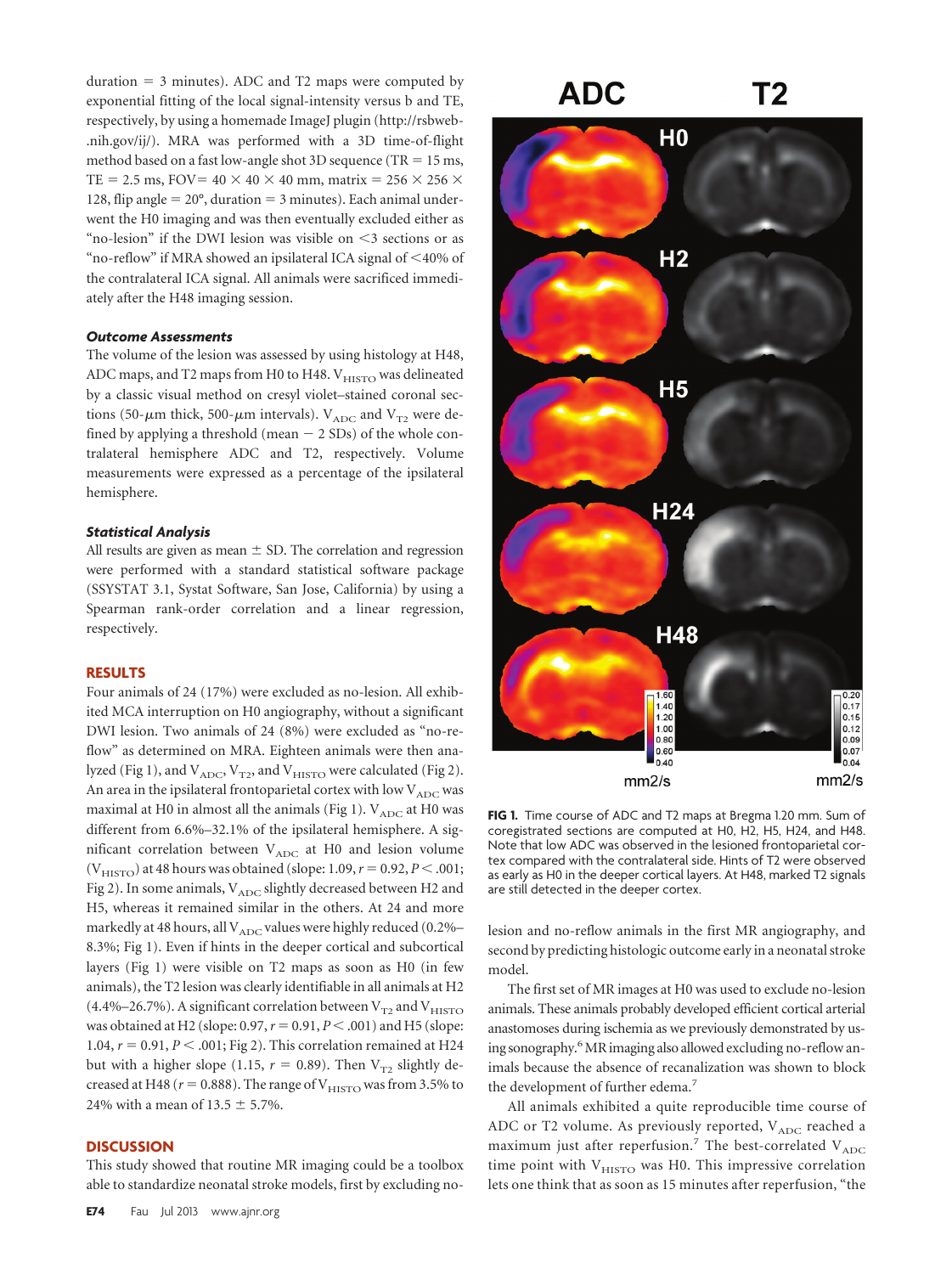

**FIG 2.** Correlation between MR imaging and histology measurements. V<sub>HISTO</sub> and V<sub>ADC</sub> (left) or V<sub>T2</sub> (right) are given at different time points after reperfusion. Note that correlation was very strong at H0 on the ADC map and at H2 and H5 on the T2 maps.

die was cast," and almost the whole interindividual variability of animals was already determined. In contrast, at H2 and H5, the slope of regression was superior to 1, suggesting that  $V_{ADC}$ overestimated histology volume. Conversely, at 24 and 48 hours, correlation between ADC and histology became less strong and the slope coefficient decreased, leading to an underestimation of the final lesion.

As previously reported, T2 lesions appeared as soon as 2 hours after ischemia.<sup>7</sup> Most interesting, we observed that the correlation of  $V_{T2}$  with  $V_{HISTO}$  was strong as early as H2 and H5, with a slope of regression close to 1, suggesting good overlap between T2 signals and histologic lesions. Thereafter,  $V_{T2}$  overestimated lesions at both 24 and 48 hours.

### **CONCLUSIONS**

This whole strategy was not reported in the literature because only parts of studies reported exclusion of no-lesion animals with intraischemic MR imaging.8 In addition, early MR imaging signals